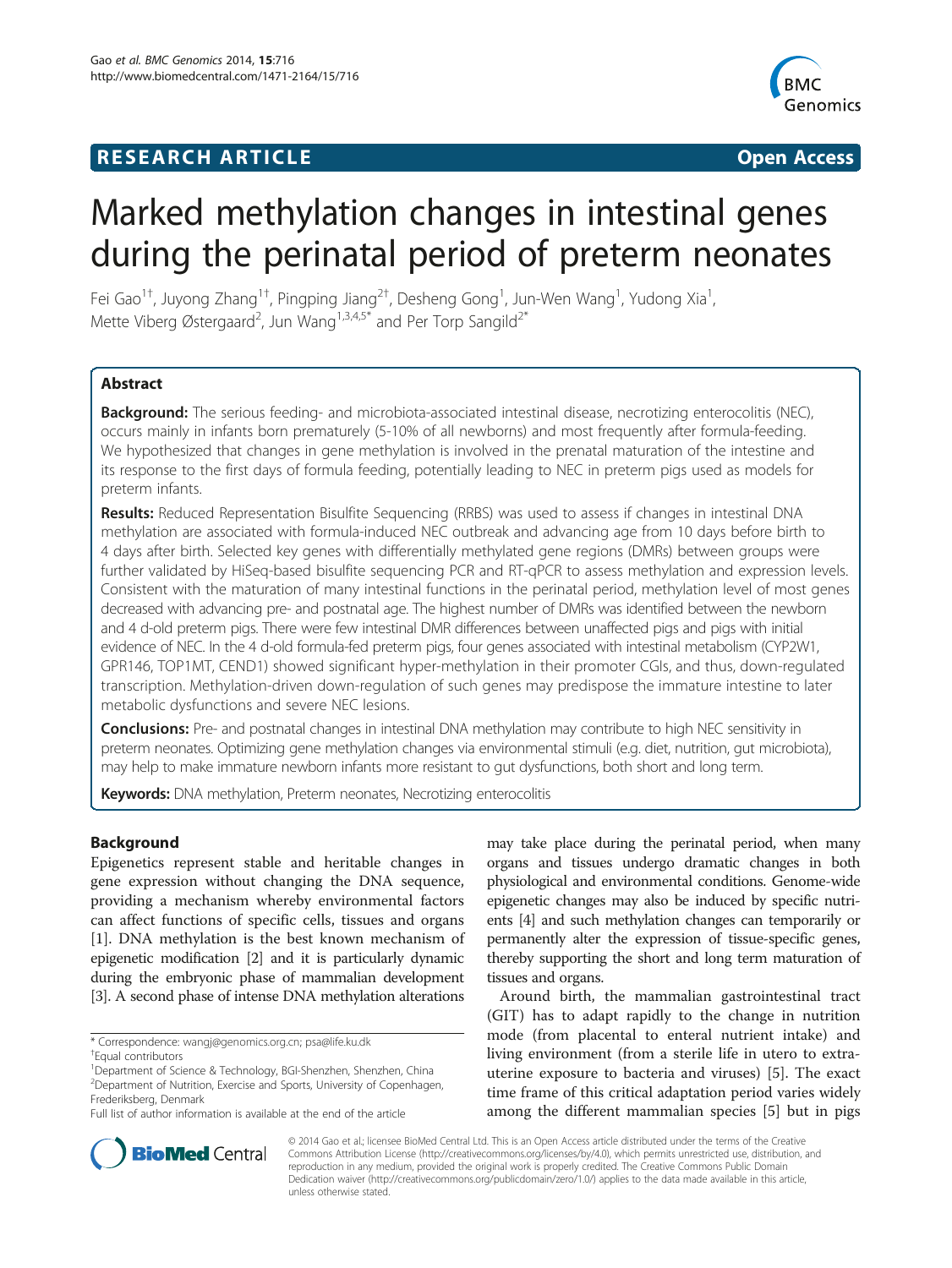intestinal structure and function change markedly from ten days before birth to 3–4 days after birth. In pigs, preterm delivery at 88–95% gestation is associated with organ immaturities and clinical complications similar to those in infants born at 70–90% gestation [[5\]](#page-12-0). Consequently, preterm infants and pigs lack the final maturation of the GIT and suffer from a series of intestinal defects, leading to increased risk of intestinal complications, including necrotizing enterocolitis (NEC). NEC has a high mortality and this inflammatory condition affects up to 5–10% of the hospitalized preterm infants [[6\]](#page-12-0). Nevertheless, the immature GIT is able to respond to the first enteral feeding and bacterial colonization with a large increase in tissue mass and digestive capacity [[5,7,8](#page-12-0)]. However, the responses are highly diet-dependent and even a short period of feeding with suboptimal milk formulas may trigger the events that lead to NEC: mucosal hemorrhage, bacterial overgrowth, dysfuctional immune response, and failure of multiple organs [\[9\]](#page-12-0). Studies of the intestinal proteome suggest that the intestinal maladaptation in preterm neonates can be explained by a feeding-induced decrease in intestinal metabolism and stress response [[8](#page-12-0),[10\]](#page-12-0), but the molecular mechanisms remain unknown.

Given the high rate of preterm birth (10-15%) worldwide [\[11](#page-12-0)], and the difficulties in feeding preterm infants [[12\]](#page-12-0), it is important to know the molecular mechanisms that guide pre- and postnatal GIT maturation in preterm neonates. Previous proteomic and transcriptomic studies demonstrated that preterm and term pigs differ markedly in the intestinal response to the first feeding [[8\]](#page-12-0) and both diet and bacterial colonization play a role [\[10,13](#page-12-0)]. Studies in pig fetuses and germ-free preterm pigs [\[5,7,13\]](#page-12-0) showed that feeding-related responses occurred, even in the absence of bacterial colonization [[14,15\]](#page-12-0). Together, these data suggest that there are genome-wide, postnatal feeding-dependent changes in the gene transcription of premature gut. Due to the essential role of epigenetics in developmental regulation of gene function, a genome-wide characterization of epigenetic modifications in the preterm intestine will help to understand the mechanisms whereby the intestine of preterm neonates adapts to its new environment.

We hypothesized that epigenetic modification is a central mechanism whereby transcriptional changes occur in the intestine during the perinatal period of preterm newborns. Using our well-established newborn piglet model of intestinal adaptation and NEC, we performed a Reduced Representation Bisulfite Sequencing (RRBS) to assess the intestinal DNA methylation in four groups of piglets: 1) Full-term newborn (0d-term), 2) preterm newborn (0d-preterm), 3) healthy preterm newborns fed with infant formula (4d-preterm), and 4) preterm newborns fed with formula and showing NEC symptoms (4d-preterm-NEC). By group comparisons, we investigated the effects of advancing prenatal (PN) age (0d-term vs. 0d-preterm), increasing neonatal (NN) age (0d-preterm vs. 4dpreterm) and NEC (4d-preterm vs. 4d-preterm-NEC) on DNA methylation of intestinal genes. This initial study showed substantial descendent change of DNA methylation in a genome-wide scale that was associated with both PN and NN effects. Four genes (CYP2W1, GPR146, TOP1MT, CEND1) related to intestinal nutrient metabolism were significantly hypermethylated in their promoter CpG islands (CGIs) and showed corresponding down-regulation of transcription levels, in healthy preterm newborns fed with infant formula for four days (4d-preterm). The observed promoter hypermethylation suggests profound epigenetic effects of the first days after birth on the GIT in preterm pigs. Further studies are required to evaluate the observed methylation changes and how they vary with different diets and GIT bacterial colonization. The results may help to identify new tissue markers of GIT maturation and maladaptation-associated complications, such as feeding-induced NEC.

#### Results

#### RRBS data generation and characteristics of porcine intestinal methylome

To characterize the intestinal methylome of preterm piglets associated with the adaptation around birth and development of NEC, we collected empty, 2 cm full-wall sections from the mid intestine (50% intestinal length from the stomach) from four groups of newborn piglets, all delivered by caesarean section. Two groups were newborn, unfed pigs, either full-term (0d-term) or preterm (0d-preterm, each  $n = 2$ ) that were sacrificed within two hours after birth. The other two groups consisted of preterm piglets fed with infant formula for four days following the rearing and feeding protocol specified previously [[16\]](#page-12-0), but showing severe symptoms of NEC in regions of the intestine other than the mid intestine that was selected for the analyses (4d-preterm-NEC) or being healthy (4d-preterm, each  $n = 3$ ; Additional file [1](#page-12-0): Table S1 and S2).

Genomic DNA of mid-intestines from each individual from the same group of piglets was extracted and pooled together to construct a single RRBS library, and in total four libraries were then sequenced using Illumina HiSeq2000 sequencer. RRBS was developed and widely used to measure DNA methylation of high-CG regions at single base-pair resolution [[17,18\]](#page-12-0). In two previous studies, we thoroughly evaluated the genomic coverage as well as repeatability of this technology in human samples [[19,20\]](#page-13-0). A dataset size of 5 Gb will ensure a good genomic coverage and coverage depth [[19](#page-13-0)]. Furthermore, by correlating the methylation levels of commonly covered CpG sites from two independent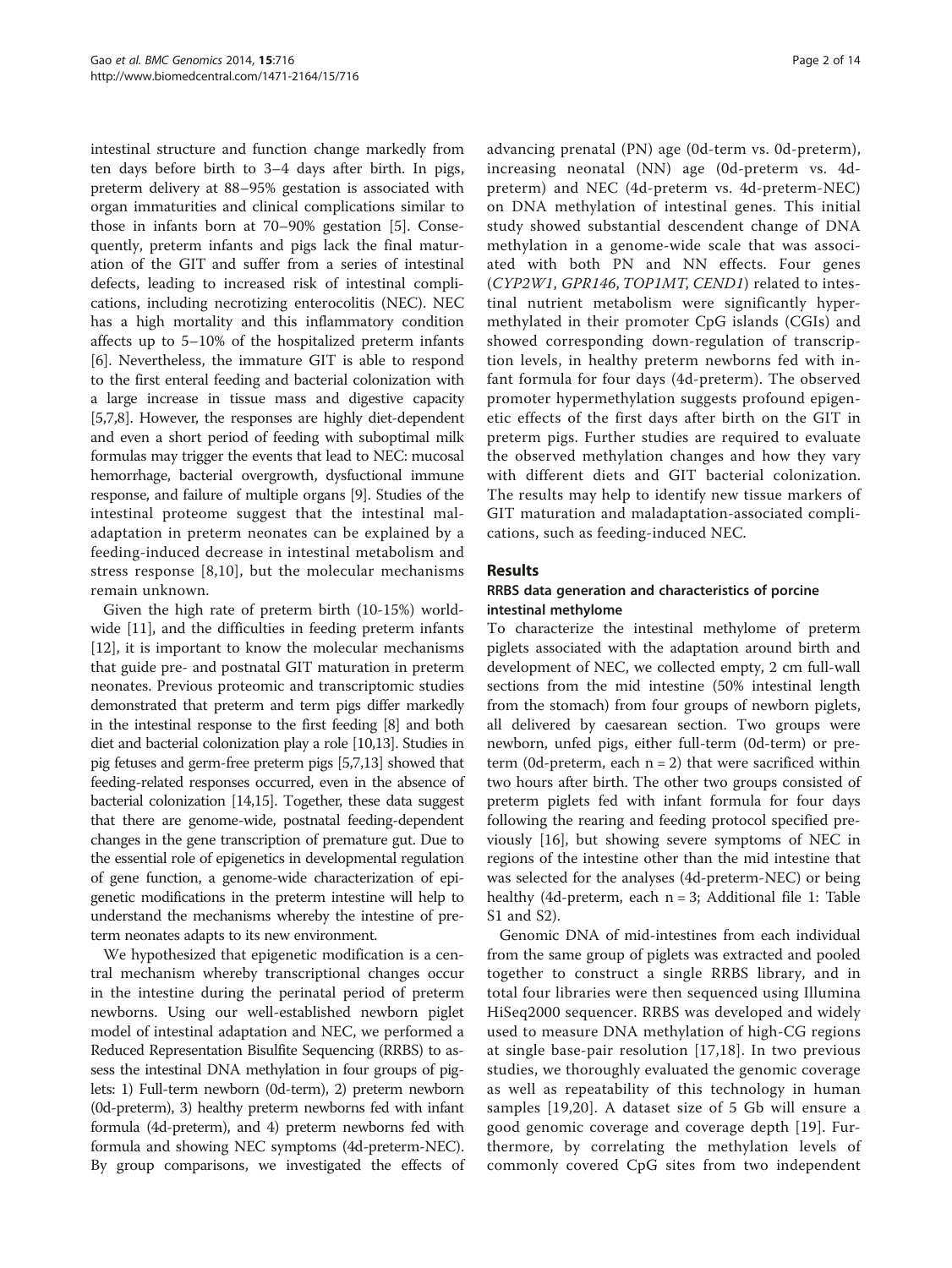experiments, we gained a Pearson's coefficients of 0.98, which suggested for good technical repeatability of RRBS [[20](#page-13-0)]. As this is the first time to use RRBS in the pig genome, we first performed in silico simulation on the genomic fragments that were enriched by digesting the pig genomic DNA with MspI, selecting 40–220 bp fragments and performing a 50-bp pair-end sequencing. As a result, a maximum of 3.41 million distinct CpG dinucleotides (12.17% of all CpGs) were recovered from the sequenced fragments. Similar to other mammalian genomes [[20](#page-13-0)], around half (52.30%) of the CGI CpGs in the porcine genome can be enriched by RRBS (Additional file [1:](#page-12-0) Table S3). We generated a total of 23.15 gigabases (Gb) clean sequencing reads from four libraries of pooled intestinal samples (5Gb minimal for each library), reaching a minimal coverage depth of 12.5 per strand for each (Additional file [1](#page-12-0): Table S2). By mapping the clean reads to the reference genome, we obtained a similar distribution of sequencing reads/fragments in the four libraries, indicating a highly efficient enrichment of CpG dinuceotides and relatively unbiased RRBS library construction from our experimental procedure (Additional file [1](#page-12-0): Table S3).

After bisulfite treatment and PCR amplification, a methylated cytosine is read as "C" while a non-methylated cytosine is read as "T" in the sequencing. We calculated the ratio of total "C" reads to total sequencing reads to initially determine global level of methylcytosines (mCs) for each library with respect to the sequence context. We found that non-CG methylation was rare (<1%), compared with CG methylation  $(-53%)$ , which is consistent with previous observations in mammalian somatic genomes (Additional file [1:](#page-12-0) Table S2). Besides, RRBS technology enriches high-CpG regions in the genome. Thus, we analyzed CpG methylation in the current study. Absolute methylation level for each cytosine in the library was defined as the ratio of "C" reads to total sequencing reads for a specific cytosine. We then investigated the DNA methylation level according to the chromosome features, and observed that the average methylation level correlated negatively with chromosome length (Pearson's  $r = -0.6$ ,  $P = 7.8e - 0.5$ ), repeat density ( $r = -0.6$ ,  $P = 7.4e - 19$ ), GC content ( $r = -0.5$ ,  $P = 4.7e-19$ ) and CpG density  $(r = -0.2, P = 5.6e - 20)$ . There was no obvious correlation between methylation level and gene density ( $r = 0.1$ ,  $P = 2.4e - 24$ ) or observed versus expected number of CpG (CpGo/e) ratio ( $r = -0.0$ ,  $P = 4.6e − 19$  (Additional file [2:](#page-12-0) Figure S1). The negative correlation between the methylation level of individual CpGs and GC content might be explained by the observation that CpGs in the regions of high CpG density (socalled CpG islands, CGIs) [\[21\]](#page-13-0) tended to be unmethylated, whereas CpGs in low-density regions tended to be methylated, which is consistent with previous reports in mammalian genomes [[2](#page-12-0)]. These results indicated that porcine intestinal methylomes can be detected by RRBS technology with good representation, thereby ensuring accurate examination of DNA methylation alterations.

# Differential methylation patterns among four groups of piglets

To examine the global pattern of the methylome, relative proportion of CpG sites, whose DNA methylation levels were classified into quintiles, were firstly depicted for each group of samples (Figure [1A](#page-3-0)). A different pattern of 5-mC distribution was observed between the preterm groups (4d-preterm, 4 d-preterm-NEC) and the newborn groups (0d-preterm, 0d-term). Especially, the proportion of highly methylated cytosines (80-100%) decreased in the preterm groups. Hierarchical clustering analysis by "pvclust" algorithm [[22\]](#page-13-0) on methylation levels of all genomic CpG sites also revealed a clear separation between the 4 d neonatal and 0 d newborn piglets (Figure [1](#page-3-0)B). Furthermore, the height of the "pvclust" tree diagram showed the intra-divergence within a cluster. Therefore, a higher height of the cluster with unfed, newborn groups (0d preterm and term) suggested more clear differences between these two groups than the postnatal groups (4 d preterm groups). Correspondingly, a proportional increase of low-methylated cytosines (0-20%) were observed between the 0d-term and 0d-preterm piglets, while the patterns of methylated cytosines between 4dpreterm and 4d-preterm-NEC pigs were more similar (Figure [1A](#page-3-0)). In addition, we observed that the unfed, newborn pig groups (0d) had markedly higher global methylation level than the two neonatal groups (4d) in gene bodies and downstreams. The methylation difference was 3.4% and 1.8% in gene body and downstream 5 k, respectively, while the difference in upstream 5 k was only 0.8% (Figure [1C](#page-3-0)). Considering the uneven distribution of methylation differences in different gene regions, and the similarly high bisulfite conversion rate among these libraries, as reflected by non-CpG methylation levels (<1%), this result is not likely to be due to experimental bias.

Next, we carried out pair-wise comparison to identify the differentially methylated regions (DMRs) through the whole genome using a window sliding strategy [[23](#page-13-0)] (see [Methods](#page-10-0)). X-chromosomes were excluded from the pairwise comparison considering the DNA hypermethylation that occur during X-chromosome inactivation [[24\]](#page-13-0). There was a clear PN effect (0d-preterm vs. 0dterm) on DNA methylation levels, and both these groups differed from healthy preterm piglets fed formula for 4 days (4d-preterm). The DMRs between 4d-preterm and 4d-preterm-NEC pigs differed in their susceptibility to NEC lesions. As a result, the number of DMRs was 3801 (averagely 117 bp in length, 14 CpGs) for 0dpreterm vs. 0d-term (PN effect), 5778 (averagely 122 bp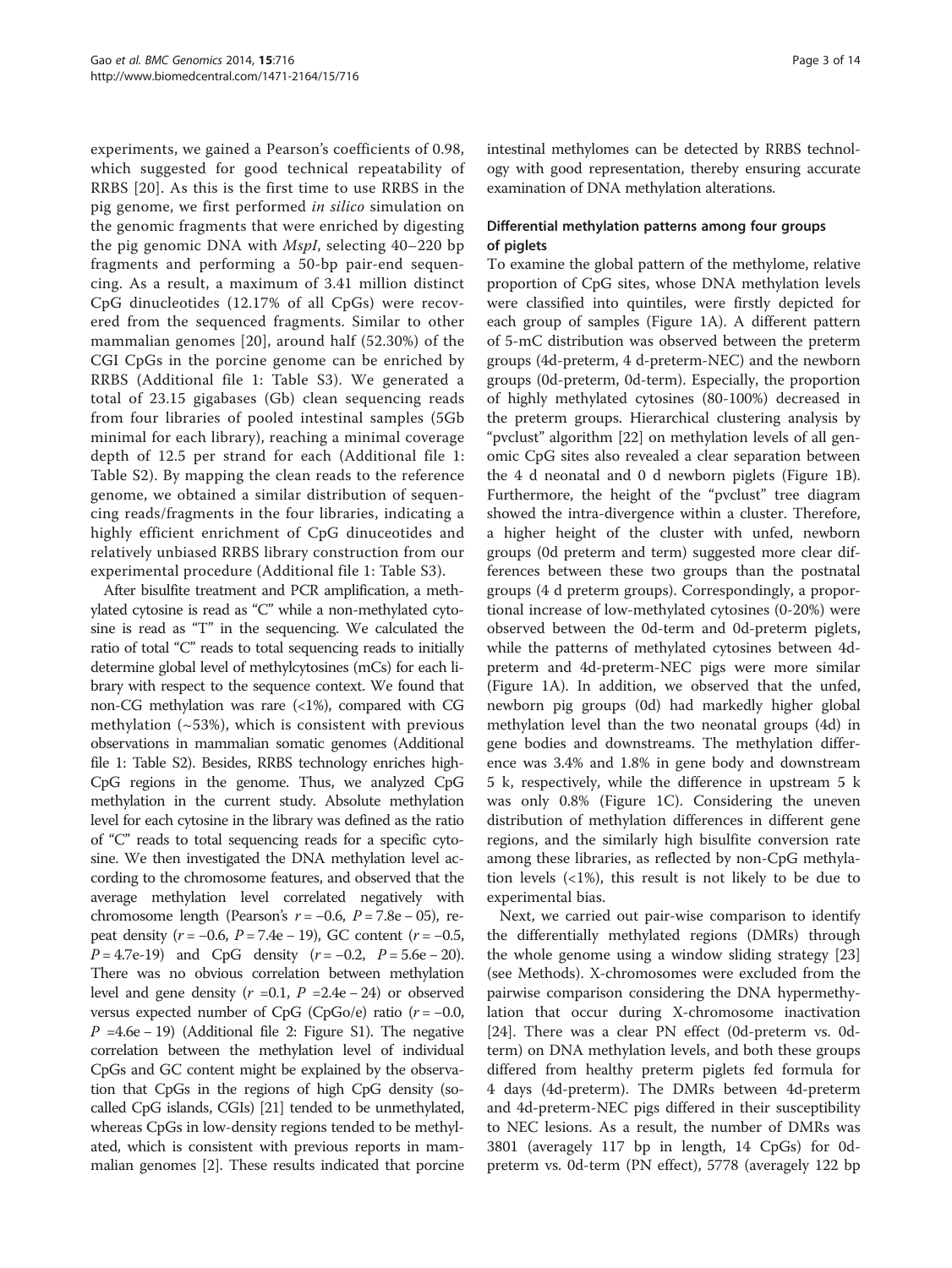<span id="page-3-0"></span>

in length, 13 CpGs) for 0d-preterm versus 4d-preterm (NN effect), and 1259 (averagely 79 bp in length, 11 CpGs) for 4d-preterm vs. 4d-preterm-NEC (NEC effect, Additional file [1](#page-12-0): Table S4). More than 66% of the DMRs were distributed in intron and intergenic regions, while

7.3-8.5% of the DMRs were located within upstream 2 k to TSS regions, indicating broad but similar distribution patterns across the whole genome (Figure [2A](#page-4-0)). We then cross-matched PN- and NN-DMRs to identify the DMRs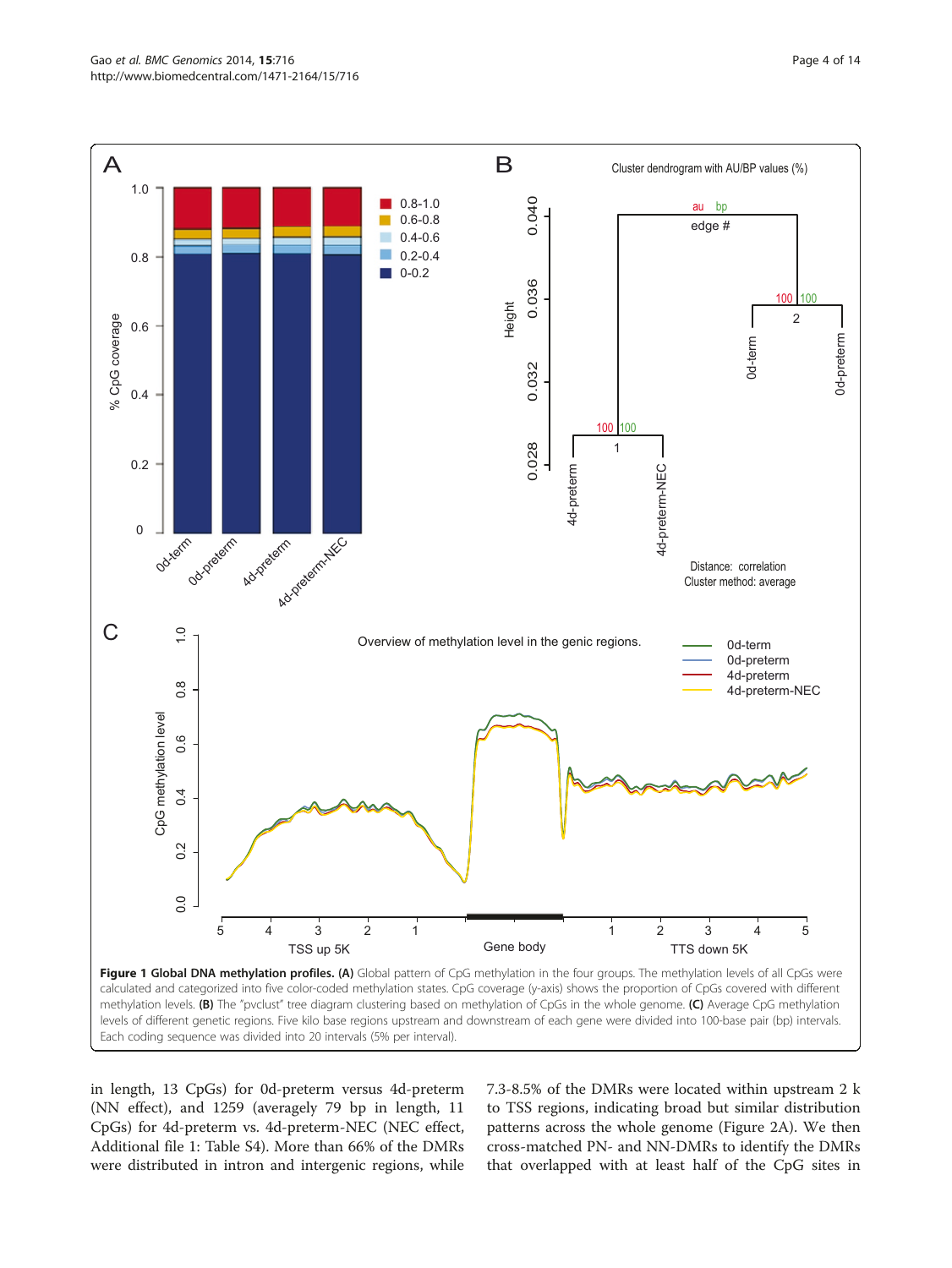<span id="page-4-0"></span>each DMR. Interestingly, a Pearson correlation coefficient of 0.53 was obtained, showing a good correlation for most of the common CpG sites between PN- and NN-DMRs (Additional file [2:](#page-12-0) Figure S2).

#### Decreased DNA methylation with different prenatal and neonatal age for genes affecting gut maturation

The GIT normally undergoes a tremendous maturation in the perinatal period in order to cope with changes in the environment [\[5](#page-12-0)]. In order to investigate the intestinal DNA methylation alterations prior to normal birth, we compared the groups of unfed, newborn preterm and term pigs where the majority (76.9%) of the DMRs showed decreased methylation level in term piglets, compared with

preterm piglets (Additional file [1:](#page-12-0) Table S4). Further changes occurred in the first few days after birth, as shown by the comparison of 4d vs. 0d preterm pigs, where the majority of DMRs (79.6%) showed lowered methylation level in the 4d group. Among the CpG sites shared between the PN- and NN-DMRs, the majority of the shared CpG sites showed concordance of decreasing methylation due to increasing gestational age at birth and the effect of the first few days after birth (Additional file [2:](#page-12-0) Figure S2). Thus, both prenatal age at birth and the first few days after birth have strong impacts on the methylome.

As promoter hypermethylation is typically associated with the repression of gene transcription, we then focused



plots show the average methylation levels of DMRs with respect to PN-DMRs, NN-DMRs and NEC-DMRs. The white points depict median values, the black boxes connect the 25th and 75th percentiles and the thin black lines connect the lower adjacent value to the upper adjacent value. The yellow area depicts a density trace, plotted symmetrically above and below the horizontal box plot. Student's t-test was used to identify significant differences of methylation levels of DMRs located in promoters between each pairs. (C) Venn diagrams show the result of the cross-matching genes with DMRs overlapping with CpG island promoters with respect to PN- (blue), NN- (green) or NEC- (purple) affected genes.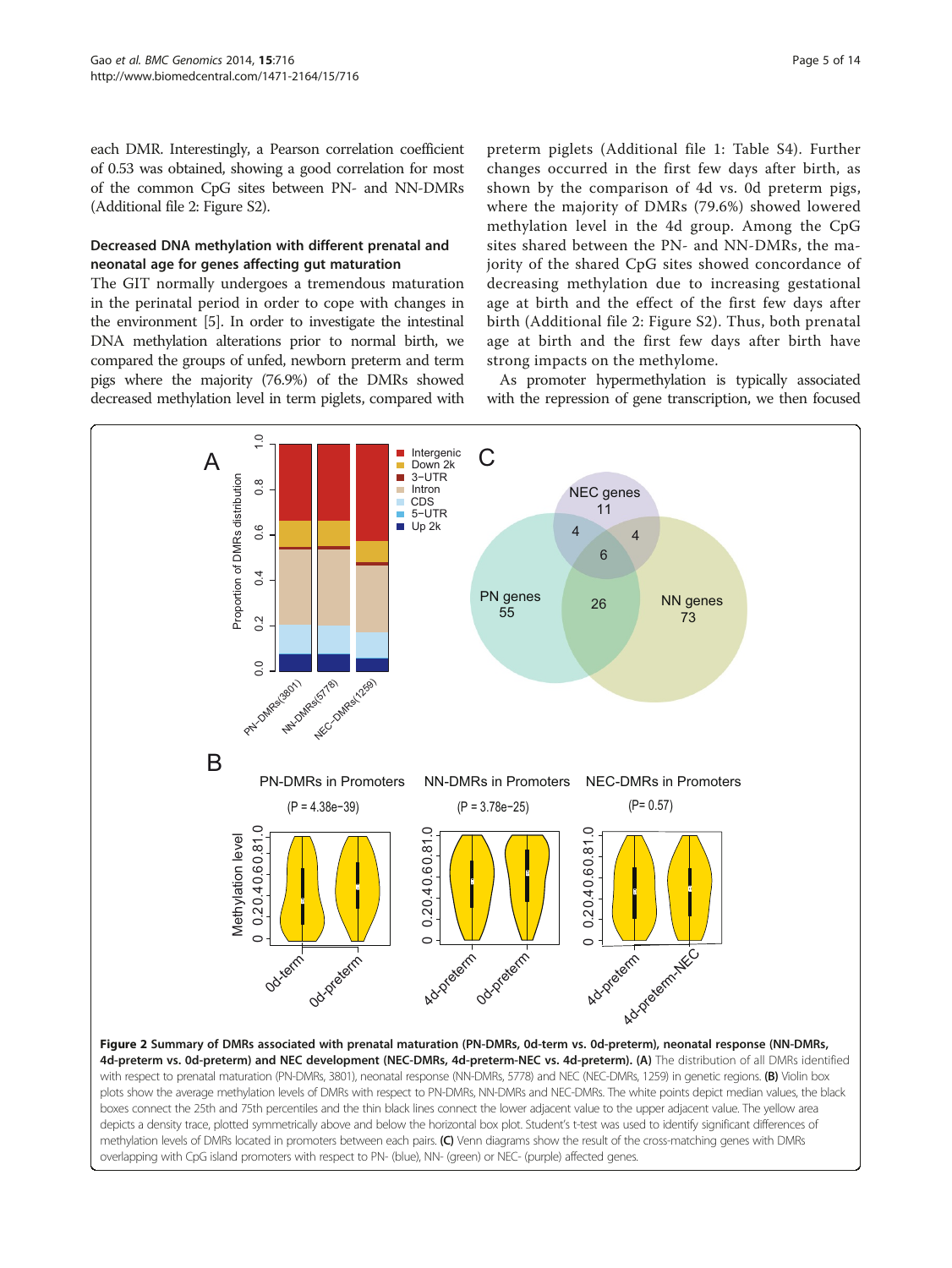on the genes that contained DMRs in their promoters. In total, 217 and 284 DMRs were located in the promoters of 203 and 261 genes for the PN and NN comparisons (Additional file [1:](#page-12-0) Table S4). The majority of the DMRs in promoters (74.7% and 71.8%, respectively) showed decreased methylation levels in response to advancing prenatal and neonatal age (PN and NN effects, Figure [2B](#page-4-0)). A high proportion of PN-DMRs (101 out of 203) overlapped with CGIs, corresponding to 91 genes, which were then subjected to KEGG (Kyoto Encyclopedia of Genes and Genomes) pathway and disease enrichment analysis using WebGeStalt [\[25,26](#page-13-0)]. Five KEGG pathways with an adjusted P value less than 0.05 were considered as significantly enriched. These included the following pathways: glycosaminoglycan biosynthesis, oxidative phosphorylation, amyotrophic lateral sclerosis, complement and coagulation cascades and neuroactive ligand-receptor interaction. Disease enrichment analysis indicated that malfunction of these genes may lead to a broad spectrum of putative disease terms, such as pregnancy complications, hyperlipoproteinemia and type 2 diabetes (Additional file [1](#page-12-0): Table S5). These results suggest that genes involved in intestinal metabolism, innate immunity and environmental information processing undergo very marked DNA methylation alterations during the perinatal period, reflecting an important role of DNA methylation in regulation of GIT development [\[27](#page-13-0)].

For NN-DMRs (0d-preterm vs. 4d-preterm), 123 out of 261 overlapped with CGIs, corresponding to 109 genes (Additional file [1](#page-12-0): Table S4). To reveal the genes with DNA methylation alterations that were likely induced specifically by the environmental changes (including enteral feeding and gut colonization) during the first four days of neonatal life, rather than simple age effects alone, we filtered out 32 genes (Figure [2](#page-4-0)C) that were commonly identified by crossmatching PN-DMR genes with NN-DMR genes and subjected the rest, 77 genes, to KEGG pathway and disease enrichment analysis. The KEGG pathway, focal adhesion, and adhesion and subarachnoid hemorrhage diseases, were enriched from these genes (Additional file [1:](#page-12-0) Table S5).

In contrast to the DMRs associated with prenatal (PN) and neonatal (NN) age (see above), only around half (561) of the 1259 identified intestinal DMRs for NEC showed decreased methylation level in the 4d-preterm-NEC vs. the 4d-preterm piglets (Additional file [1](#page-12-0): Table S4). In total, 49 NEC-DMRs were found located in promoters of 47 genes, 53% of which showed decreased methylation levels in the NEC piglets. Thus, about equal proportion of intestinal methylation changes, increasing or decreasing, were observed in response to NEC (Figure [2B](#page-4-0) and [2](#page-4-0)C). The 25 genes containing 27 NEC-DMRs that overlapped with CGIs. Significantly, four KEGG pathways were enriched out of these 25 genes (P value < 0.05), including calcium signaling pathway, neuroactive ligand-receptor interaction, oxidative phosphorylation and alzheimer's disease. Disease analysis showed an enrichment associated with infection and immune disease, like asthma (Additional file [1](#page-12-0): Table S5). Interestingly, ten out of the 25 genes overlapped either with PN-DMR or with NN-DMR genes (Figure [2C](#page-4-0)), suggesting methylation of these genes was highly related to NEC outbreak, advancing prenatal age and advancing neonatal age.

# Development of BSP combined with high-throughput sequencing for methylation validation

As we only used 2–3 piglets in each group for initial genome-wide screening of methylation alterations, further validation of DNA methylation alteration of identified key genes were performed on larger sample sets. To examine the methylation of one single gene, bisulfitesequencing PCR (BSP) combined with molecular cloning of the amplified fragments and conventional Sanger sequencing is the most routinely used method. However, the cost of deep sequencing of a large set of genes is high. Furthermore, greater variability in the methylation of CpG sites has been observed than in the direct sequencing strategy, like pyrosequencing [[28\]](#page-13-0). Therefore, we developed a new BSP-based procedure by using high-throughput Illumina HiSeq sequencing (HiSeq-BSP) instead of Sanger cloning sequencing (Sanger-BSP). To do so, PCR products from multiple genes of one sample were pooled together for library construction by Illumina Pair-End protocol, and different libraries were barcoded for high-throughput sequencing using HiSeq2000 (see [Methods](#page-10-0)). A deep sequencing of the PCR products can thereby be achieved for each PCR fragment cost-effectively.

To evaluate the performance of this new method, we first applied both HiSeq-BSP and Sanger-BSP strategies on seven genes. Based on the uniquely mapped HiSeq sequencing reads, 80% of CpG sites on the PCR sequences could be covered with an average of 1000 fold sequencing depth (Additional file [1](#page-12-0): Table S6), while an average of 20 clones were generated for each of the PCR fragments in Sanger-BSP. A scatter plot depicting methylation levels of all CpG sites showed a general consistency of methylation levels of CpG sites in 5 out of 7 genes between these two approaches (Figure [3](#page-6-0)A and [3B](#page-6-0)), indicating a high feasibility of the new HiSeq-BSP approach. However, Sanger-BSP tended to produce higher methylation levels than HiSeq-BSP, especially for genes, CDX1 and MEST (Figure [3](#page-6-0)A and [3](#page-6-0)C). We further performed a Sanger-BSP on CDX1 in the same samples independently. We found that a second cloning procedure generated, not only a higher, but also a different methylation profile for the same gene (Figure [3](#page-6-0)C). Twenty clones might not be deep enough to secure a random selection of the PCR fragments, and the additional cloning of bisulfite-treated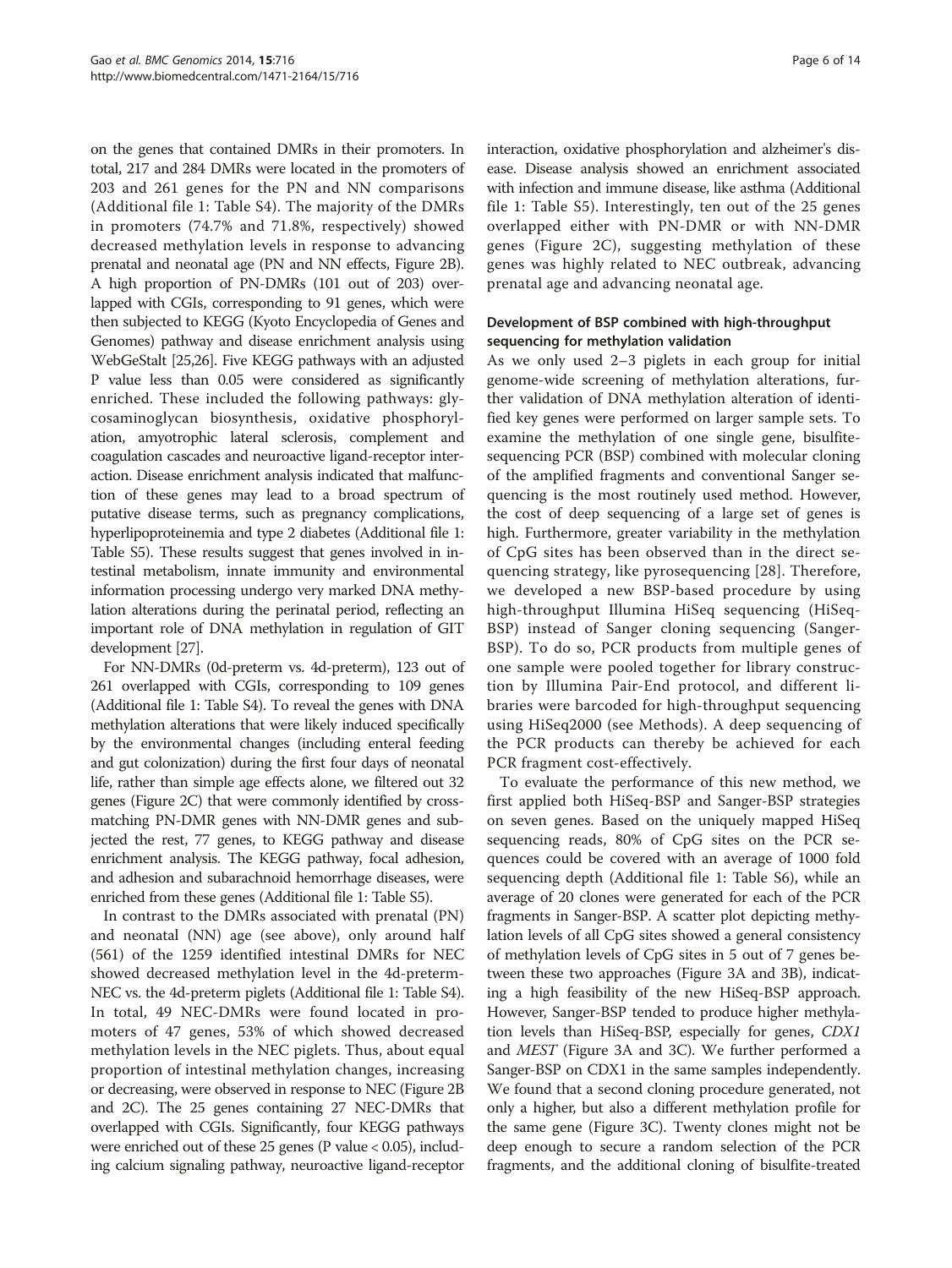<span id="page-6-0"></span>

methylation level of all CpG sites covered by both HiSeq-BSP (X-axis) and Sanger-BSP (Y-axis), with each plot indicating a CpG site. A regression line is added and the regression coefficient is indicated. (B) Examples of DMR in the promoter of five genes (CEND1, COX17, CYP2W1, FOXP4 and MAB21L2) with general consistency for methylation levels detected by HiSeq-BSP and Sanger-BSP. (C) An example of DMR in the promoters of CDX1 with greater variability of methylation levels detected by HiSeq-BSP and Sanger-BSP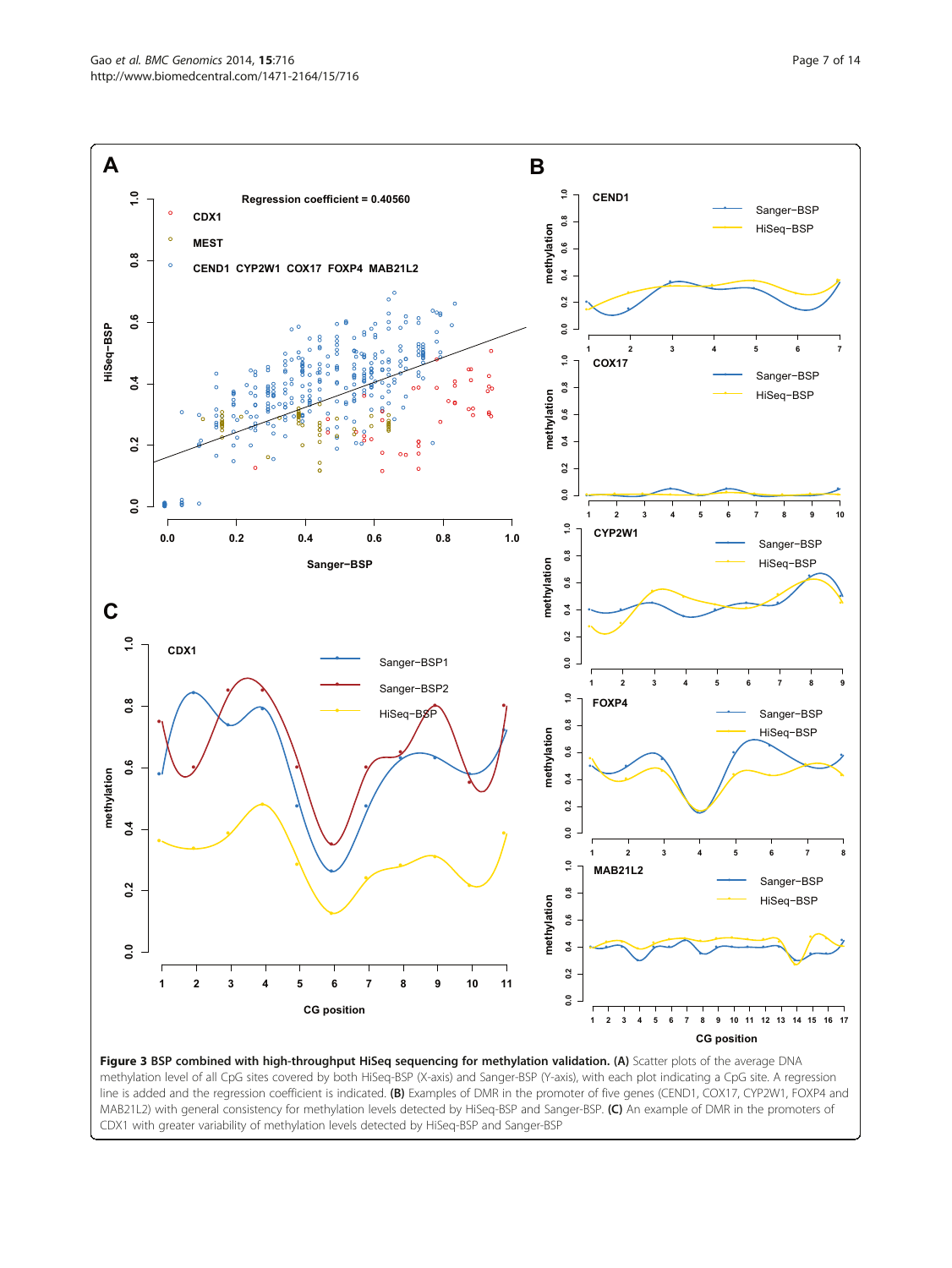DNA into bacterial expression vectors might increase its variability of methylation detection. These results indicate that HiSeq-BSP had better accuracy than traditional Sanger-BSP, due to high-depth direct sequencing.

## Expression of key genes repressed by hypermethylation of CGI

We then collected mid-intestinal samples from another 24 piglets (each group  $n = 6$ ) for further validation (Additional file [1:](#page-12-0) Table S1). In order to address the issue of potential inter-individual variations within the same group, we chose to examine the methylation level of key genes in each piglet, instead of a pooling strategy used in high-throughput RRBS analysis. We selected DMRs for further validations based on two criteria: First, with high co-methylation variations (difference value of methylation levels >20%), second with at least 5 CpGs and length > 30 bp. As a result, 19 PN-DMRs (18 genes), 15 NN-DMRs (15 genes) and 8 NEC-DMRs (6 genes) were successfully amplified from each of the 24 piglets and subjected to HiSeq-BSP sequencing. Considering that inter-individual variations might lead to a shift of DMR regions, we re-performed pair-wise comparison to search for DMRs on the amplified PCR fragments between two groups, 6 piglets for each group (Additional file [1:](#page-12-0) Table S6). Four (22%) PN-DMR genes, 9 (60%) NN-DMR genes and 2 (33%) NEC-DMR genes were consistently discovered with DMRs in the validation results, which all agreed with RRBS results (Additional file [1](#page-12-0): Table S6). We calculated coefficients of variation (CV) for each CpG site among six piglets from each group, in order to determine the inter-individual variations. The CpG sites with high CVs were located within ten genes, nine of which failed the validation (Additional file [1](#page-12-0): Table S7). The highest percentage of validation was achieved in NN-DMR genes, which might suggest that the most stable pattern of methylation changes is seen in response to the first 4 days of neonatal life in preterm neonates.

We then tested whether the methylation changes affected the transcription level of the subset of genes with validated DMRs. Eleven genes were successfully subjected to gene expression test using quantitative RT-PCR, including three PN-DMR genes (DEGS2, ADAM30 and KLHL35), six NN-DMR genes (DLEU7, CEND1, RAB11FIP3, CYP2W1, GPR146, TOP1MT) and two NEC-DMR genes (CDH22 and ZPBP). These genes are implicated in a variety of biological processes related to organ development and intestinal functions. As a result, four NN-DMR genes (CYP2W1, GPR146, TOP1MT and CEND1) were significantly down-regulated at the transcription level (0d-preterm vs. 4d-preterm, fold change  $> 2$ , P value  $<$ 0.01, Figure [4](#page-8-0)), which were negatively correlated with their hypermethylation in promoter CGIs. CYP2W1 [[29](#page-13-0)],  $GPR146$  [\[30\]](#page-13-0) and  $TOP1MT$  [[31\]](#page-13-0) are important for nutrient metabolism in the intestine. CEND1 plays a

role in neuronal differentiation [[32](#page-13-0)], thus in development of the enteric nervous system. The down-regulation of these genes due to promoter hypermethylation may significantly affect intestinal metabolism and development, which may help to explain the difficulties of preterm neonates to tolerate enteral feeding and the down-regulation of proteins involved in intestinal metabolism and motility [[8](#page-12-0)]. Among the three tested PN-DMR genes and two NEC-DMR genes, no significant difference was observed in their expression levels between the groups (Figure [4\)](#page-8-0), suggesting that the effect of increasing gestational age (PN effect) and development of NEC on the expression of these genes was limited.

## **Discussion**

GIT maturation involves a continuous cascade of growth, differentiation, and renewal of epithelial cells [\[33](#page-13-0)]. Rapid GIT adaptive changes occur at the phenotypic and genome-wide transcription levels during the first few days of life in both preterm and term neonates [\[5](#page-12-0)]. It is only in preterm neonates, however, that the initial exposure to neonatal life may lead to intestinal dysfunction and NEC [[5\]](#page-12-0). Previous studies in both preterm pigs and infants indicate that the intestinal phenotype sensitive to develop NEC is characterized by maladaptation of the intestine in response to postnatal conditions, as shown by impaired intestinal metabolism, perfusion, motility and bacterial defenses [[5\]](#page-12-0). Environmental factors, coupled with impaired host-response mechanisms, appear to determine NEC sensitivity, and neither epidemiological studies in infants, nor the numerous studies in preterm pigs, suggest a large component determined by maternal or paternal genetics. Interestingly, it is mainly when infant formula, not mother´s milk, is used as the first enteral diet that the intestine fails to adapt. It is not known how the perinatal adaptation of the immature intestine involves changes at the gene level, and to which extent these changes occur prenatally or postnatally along with the introduction of milk feeding and bacterial colonization. We now show that the immature intestine undergoes rapid changes in gene methylation during the last 10 d of gestation, but even more dramatic changes occur when the immature intestine is exposed to just 4 d of formula-feeding during postnatal life. Neonatal hypermethylation of genes related to intestinal metabolism and enteric nervous system may partly contribute to the inappropriate response of immature GIT to feeding and bacterial colonization. The hypermethylation may potentially cause long-term problems of intestinal functions in preterm neonates although the effects could also be more temporary, as DNA methylation is highly dynamic throughout the lifespan of mammals [[3](#page-12-0)[,34,35](#page-13-0)]. Further studies on the long term effects of different neonatal feeding patterns may provide an answer to this important question.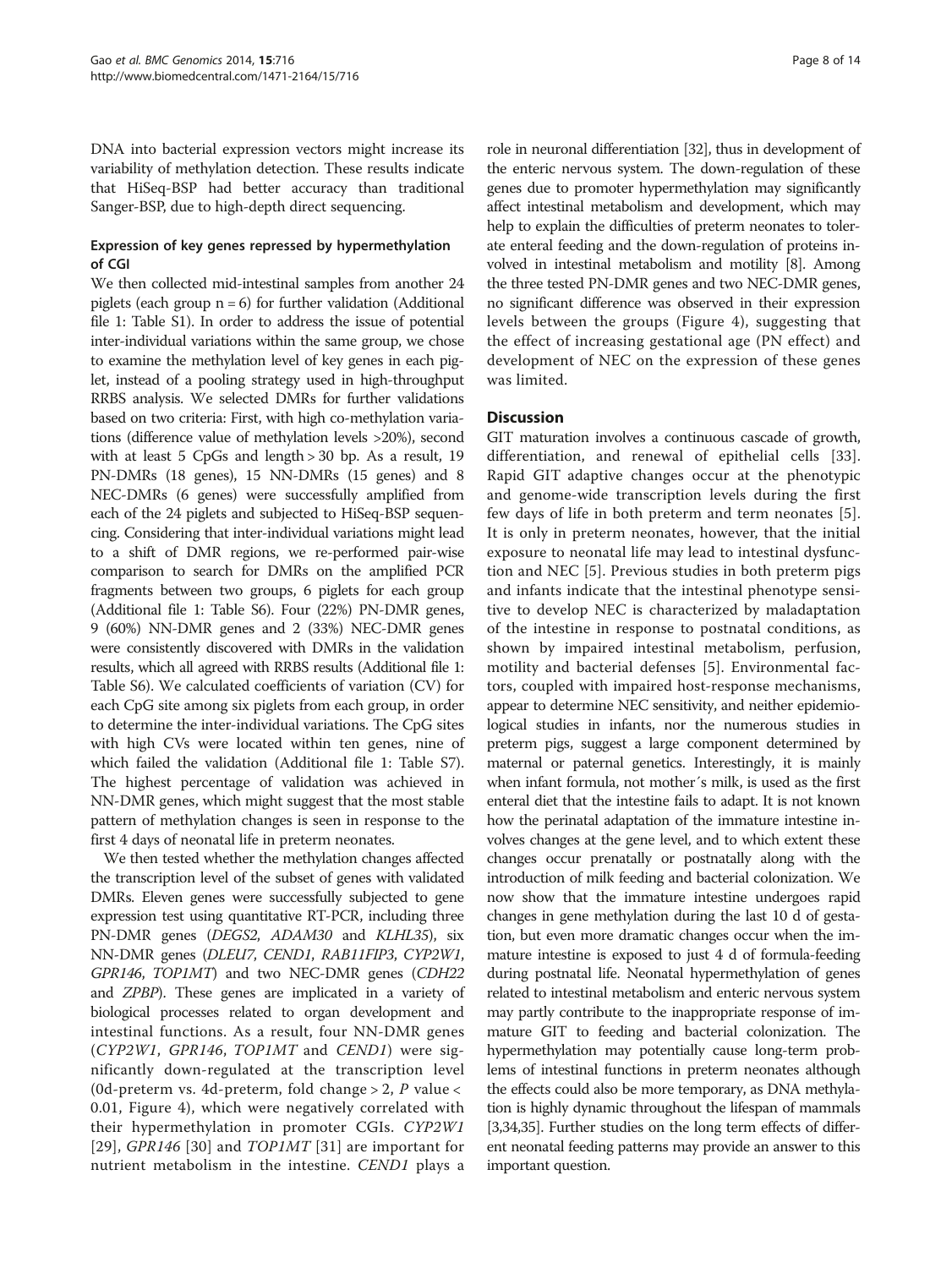<span id="page-8-0"></span>

mean  $\pm$  SD,  $^{*}$ ,  $P$  < 0.01 as evaluated using the Student's t-test and with a fold change > =2.

We studied for the first time DNA methylation changes in a mammalian immature intestine around the time of birth. Whole tissue analyses without separating different tissue layers or cell types were performed in this study because developmental programs are often a combined result of interactions among many tissue layers and cell types. Thus, studying only one single cell type would not provide information about the changes at the whole tissue level,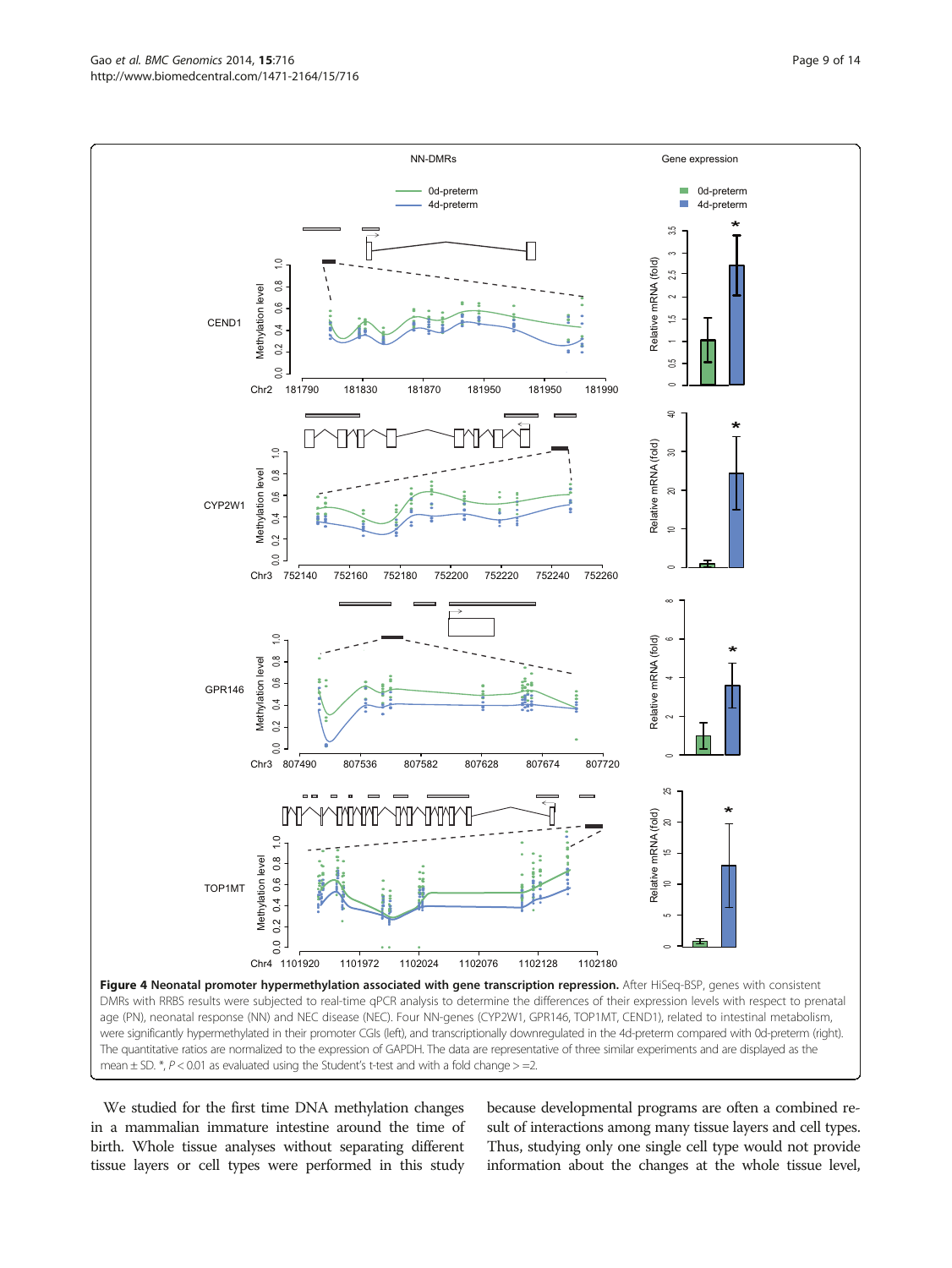although the variability in results would have been less if just one cell type had been studied. Similar studies in preterm infants are impossible due to the inaccessibility of tissue samples and piglets are probably the best model to study early GIT development and disease [[36](#page-13-0)] and thereby identify preventive strategies that help to avoid intestinal disease in preterm infants [\[37\]](#page-13-0). The results of our study highlight the importance of intestinal gene methylation during the last 10 days of gestation and the first 4 days after preterm birth, and identified several key intestinal genes that were affected. During both of these critical adaptation periods, intestinal DNA methylation increased in a genome-wide scale, indicating the repression of corresponding genes, and that this age-related methylation program was at least partly independent of the environmental changes at birth. On the other hand, the marked effects of the first 4 days of life (NN-DMRs relative to PN-DMRs) suggest strong environmental effects in addition to the predefined ontogenetic program. From our results, we cannot know whether the key neonatal adaptation factor is formula feeding, bacterial colonization or some other postnatal factors, but some previous results suggest that enteral feeding may be central for the changes. Enteral feeding alone, without bacterial colonization, can induce enormous metabolic changes in the immature GIT as germ-free fetal or preterm newborn pigs also show marked maturation after receiving enteral feeding for just 24 h [\[7,](#page-12-0)[38](#page-13-0)]. Intestinal dysfunction, leading to NEC, depends on bacterial colonization, but in this study we observed limited gene methylation changes in response to development of NEC (NEC-DMRs). For analyses in severely NEC-affected pigs, we deliberately selected individuals with a mid intestinal section that appeared healthy at tissue collection. This was to avoid that conclusions regarding methylation would not merely reflect the process of tissue pathology and necrosis. The results show that high sensitivity to NEC did not in itself induce profound changes in tissue methylation and we suggest that formula feeding itself is the most determining factor for intestinal gene methylation changes just after preterm birth. More studies on different feeding modes, diets and degrees of gut colonization are required to know whether intestinal gene methylation is affected by type of diet, just like NEC sensitivity. An optimal neonatal diet may promote long term health of preterm neonates by inducing permanent changes to the intestinal methylome.

The advancing gestational age at birth resulted in PN-DMRs in promoters associated with genes enriched in KEGG pathways that are considered important for gut development. "Oxidative phosphorylation" is a metabolic pathway that is indicative of mitochondrial activity and central for intestinal metabolism [\[39,40](#page-13-0)], while

"glycosaminoglycan biosynthesis" is key for the intestinal structure and first line defense against pathogens, and they are down-regulated in intestines affected by NEC [[41](#page-13-0),[42\]](#page-13-0). It appears that glycosaminoglycan biosynthesis is regulated by methylation changes, and after birth, mucin synthesis was also down-regulated in formula-fed pigs compared with colostrum-fed pigs [[43](#page-13-0)]. The "Complement and coagulation cascades" pathway is a part of innate immunity as a nonspecific defense against pathogens [[44](#page-13-0)], suggesting epigenetic changes regulates this protective mechanism during the prenatal period.

We observed a relatively low rate of DMR validation (4/15). The clear inverse relationship between DMR level and gene transcription (0/3) for a larger group size of samples from newborn preterm and term animals (PN effect) suggests high individual variation among piglets. High individual variation could also explain the relatively small average value of methylation differences in the key KEGG pathway genes between these two groups. Regardless, it is possible that the immaturity-associated DNA methylation pattern may lead to unsuccessful activation or silencing of key genes involved in normal prenatal gut development, thus helping to explain the higher risk for NEC in preterm neonates [\[5](#page-12-0)[,45](#page-13-0)]. For example, we observed promoter hypermethylation, and lowered expression, of the DEGS2 gene in the newborn, preterm piglets. This gene plays an essential role in the sphingolipid synthesis in intestine [\[46](#page-13-0)], which in the neonatal period may be supported by milk sphingolipids [\[47](#page-13-0)].

In response to the first few days of neonatal life, the majority of NN-DMRs showed hypomethylation (4dpreterm vs. 0d-preterm), which is consistent with a general increase in the gene functions to support intestinal growth and functions after birth. Four hyper-methylated NN-DMR genes were identified in their promoter CGIs of the 4d-preterm pigs, and the transcription of these genes was correspondingly down-regulated. Three of these genes are related to intestinal metabolism. GPR146 is a G protein-coupled receptor, which acts as nutrient chemosensor in the intestine [[48\]](#page-13-0) and transmits proinsulin C-peptide signaling [[49\]](#page-13-0). CYP2W1, an enzyme of the cytochrome P450 superfamily, catalyzes the reactions involved in drug metabolism and synthesis of cholesterol, steroids and other lipids [[29](#page-13-0)]. TOP1MT, a mitochondrial DNA topoisomerase, is critical for mitochondrial integrity and cellular energy metabolism [\[31\]](#page-13-0). Decreased formulainduced expression of the above metabolic genes may disturb normal intestinal nutrient metabolism and may thereby predispose to complications. In accordance with these observations, we previously found that a switch from parenteral to enteral feeding with formula (but not mother´s milk) rapidly induces diet-dependent histopathological, functional, and proinflammatory changes in the immature intestine [\[9\]](#page-12-0), as well as decreased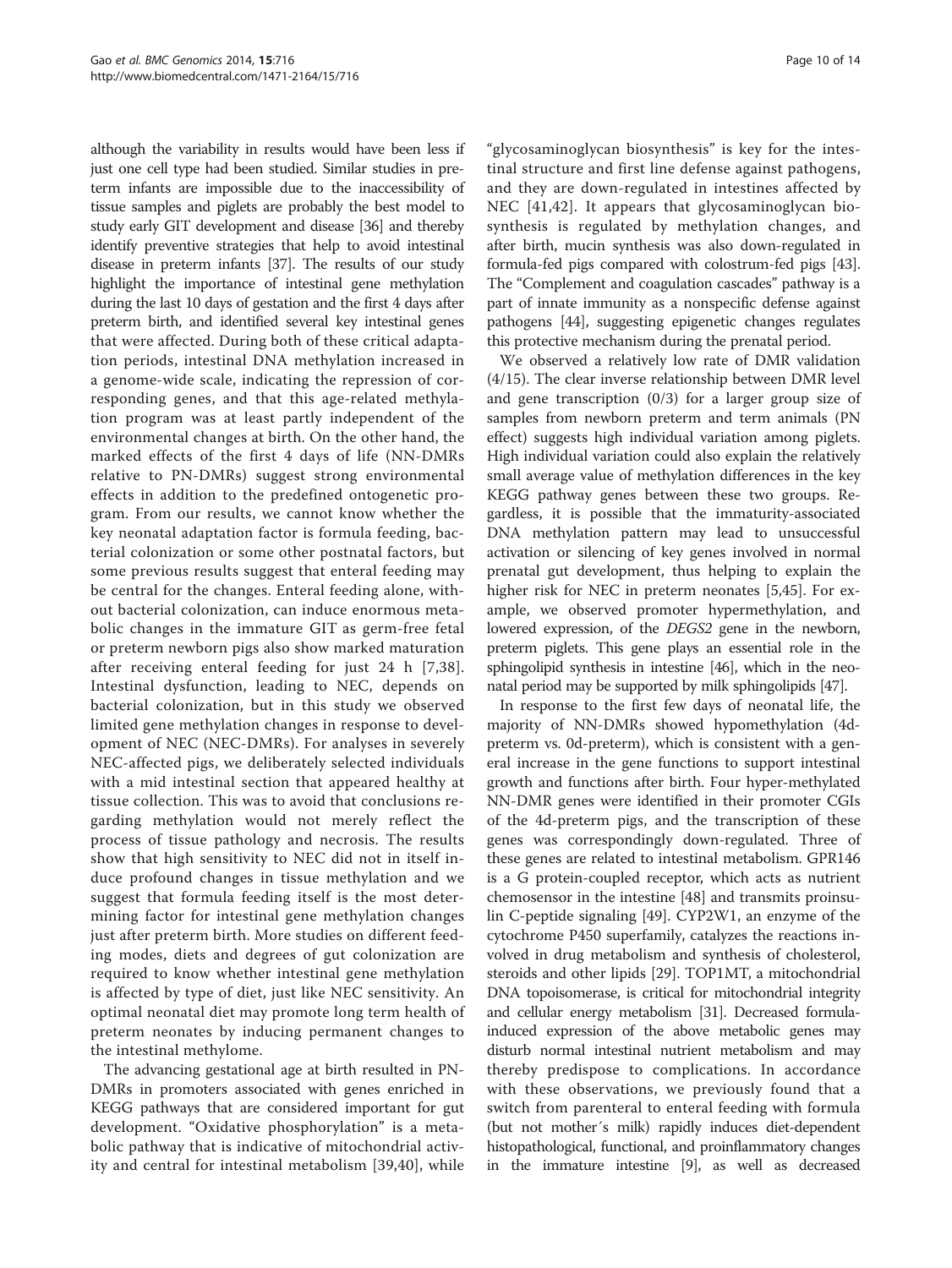<span id="page-10-0"></span>expression of specific proteins involved in intestinal metabolism [[8](#page-12-0)]. We now provide evidence that these immediate neonatal responses may be mediated by more fundamental changes to the genes involved, and that this may have long term consequences for intestinal functions in preterm neonates. Further studies on older preterm and term piglets, fed with different diets in the immediate postnatal period, can provide answers to these hypotheses. Potentially, the feeding time, dose, diet (infant formula or mother´s milk) and microbial colonization could exert differential effects on intestinal gene methylation. Dietary methyl donors may also be important, as shown by the observed effect of folate on DNA methylation [\[4\]](#page-12-0). Infant formula is very different from mother´s milk in the contents of bioactive nutrients and immunological, antimicrobial and growth-stimulating factors [\[50\]](#page-13-0).

Development of NEC in preterm infants is characterized by a severe inflammatory response, including epithelial degeneration, edema and mucosal destruction. Our current study demonstrated that the DNA methylation changes associated with NEC were enriched in the "focal adhesion" KEGG pathway and relevant to "adhesion" and "subarachnoid hemorrhage", suggesting that immature DNA methylation might be related to NEC. However, the pairwise comparison between healthy and NEC preterm pigs only revealed two genes with notable changes in DNA methylation levels and we could not document corresponding changes at the corresponding gene expression levels. CDH22 is a cadherin protein associated with colorectal cancer disease [[51\]](#page-13-0), while association of ZPBP with inflammatory bowel disease was shown in a previous genome-wide association study [\[52\]](#page-13-0). Despite the marked phenotypic changes in the intestine related to occurrence of NEC, no marked changes in intestinal DNA methylation was found, at least not within the first days of neonatal life.

# Conclusions

In conclusion, our data revealed marked developmental changes in DNA methylation in the immature prenatal intestine and especially during the first days after preterm birth. The marked structural and functional changes that occur in the intestine at this critical time were accompanied by large changes in the intestinal methylome, which likely induce long-lasting effects beyond the neonatal period. We speculate that enteral feeding alone can bring profound changes to DNA methylation levels for intestinal genes. Diet- and feeding-related alterations in the DNA methylation of specific genes may contribute to the high sensitivity to NEC. Further studies on intestinal DNA methylation changes, both short and long term, in response to neonatal feeding and bacterial colonization are needed. These could provide important information about the mechanisms of intestinal adaptation in all newborns, and potential targets

for interventions against gut diseases in preterm newborns. Preterm birth is associated with long term complications in many organs and it is important to determine whether perinatal methylation changes can be manipulated by optimizing key environmental factors, such as diet and bacterial colonization at this critical time.

# **Methods**

## Animal treatment and tissue collection

Six term pigs were delivered close to full term (115–116 days gestation, by cesarean section) from two pregnant sows (Large White × Duroc, Askelygaard, Denmark), serving as the 0d-term group. Within 6 hours after birth, these pigs were euthanized (sodium pentobarbitone, 200 mg/kg, intravenous), and an approximately 2-cm-long intestinal segment left to the middle point of whole small intestine was taken from each pig, snap frozen in liquid nitrogen and stored at −80°C. This method was adopted in the following samplings of intestine. Under anesthesia, 18 preterm pigs were obtained from five pregnant sows (Large White  $\times$ Duroc; Askelygaard, Denmark) by cesarean delivery at 90- 92% (104–107 days) gestation, as described earlier [\[38\]](#page-13-0). Six of these pigs were euthanized within 6 hours after birth without any feeding (0d-preterm group). The intestine segments were collected and frozen at −80°C. The remaining 12 preterm pigs were reared individually in infant incubators (Air-Shields, Hatboro, PN) and fitted with orogastric catheters for parenteral nutrition and orogastric feeding tube. The pigs were given parenteral nutrition at a rate of 4 mL/(kg  $\times$  h) on d1 and 6 mL/(kg  $\times$  h) on d2 as well as minimal enteral nutrition: 24 mL/( $kg \times d$ ) on d1 and 40 mL/( $kg \times d$ ) on d2 with infant formula. The parenteral nutrition was based on a commercially available product (Kabiven, Fresenius Kabi) and adjusted in nutrient composition to meet the requirement of pigs. On d3, they were transferred to full enteral nutrition  $[120 \text{ mL/(kg} \times d)]$  for two more days before sacrifice. The mid intestine was also dissected out and frozen at −80°C. Detailed feeding protocol was previously described [\[16\]](#page-12-0). Pigs were continuously monitored for clinical symptoms of NEC and at tissue collection the severity of NEC-like intestinal lesions was evaluated using a scoring system previously described [\[16\]](#page-12-0). Six pigs remained healthy at the time of tissue collection on day 4 (4d-preterm) while six other pigs had significant NEC lesions in their intestines (4d-preterm-NEC). For validation experiments, mid intestine samples from other 6 piglets for both groups were collected, which were treated in the same way in RRBS study. Information on all the samples is included in Additional file [1:](#page-12-0) Table S1. All the procedures on animals were approved by the National Committee on Animal Experimentation in Denmark (permit no. 2012-15-2934-00193).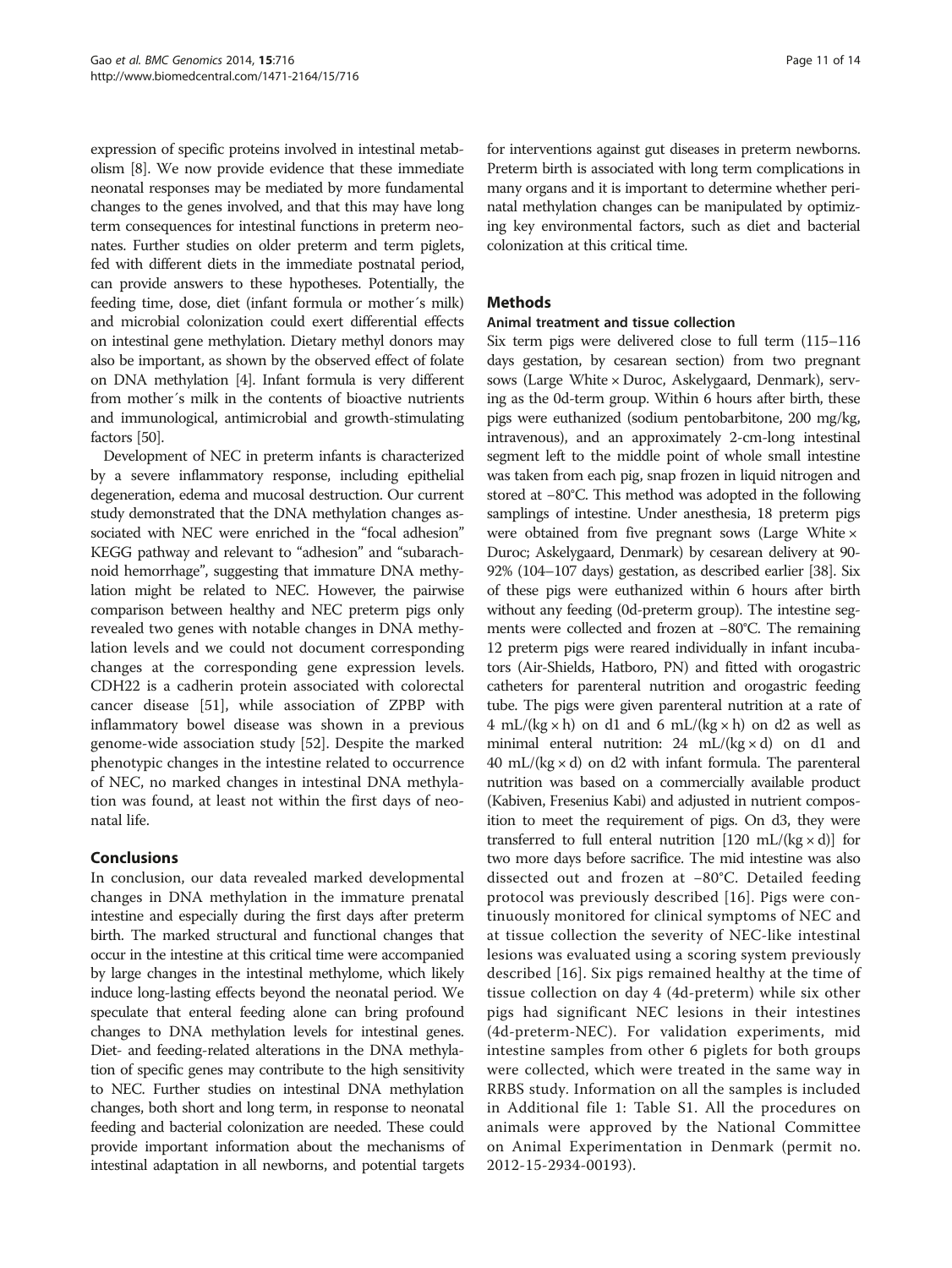#### The RRBS library construction

For each intestine sample, total DNA was prepared by proteinase K/phenol extraction and examined by agarose gel electrophoresis. Then, the extracted DNA of all intestine samples within each group were pooled together for RRBS library construction, thereby four pools of intestinal genomic DNA were prepared for the four groups of piglets (Additional file [1](#page-12-0): Table S1), respectively, and used for RRBS library construction as previously described [\[19](#page-13-0)]. Briefly, four μg of genomic DNA was digested with 100U of MspI enzymes (NEB) in 100 μL reactions at 37°C overnight. After purification, the digested products were progressed by blunt-ending, dATP addition and methylated-adapter ligation. Two ranges of 160-240 bp and 240-340 bp fractions were excised from a 2% agarose gel, respectively. Then bisulfite conversion was conducted by ZYMO EZ DNA Methylation-Gold Kit™ (ZYMO) following the manufacturer's instructions. The converted DNAs were amplified using JumpStart™ Taq DNA Polymerase (Sigma) by 11–13 cycles (11 cycles for 160–240 bp and 13 cycles for 240– 340 bp) of 94°C for 30 sec, 58°C for 30 sec, 72°C for 30 sec. RRBS libraries were then analyzed by Agilent 2100 Bioanalyzer (Agilent Technologies) and quantified by PCR.

#### RRBS sequencing and data processing

The RRBS libraries were sequenced using Illumina HiSeq2000 Analyzer according to the manufacturer's instructions. Raw sequencing data was processed by the Illumina base-calling pipeline. Low-quality reads that contained more than 30% 'N's or over 10% of the sequence with low quality value (quality value <20) per read were omitted from the data analysis. The pig reference genome (Sscrofa10.2) by Swine Genome Sequencing Consortium (SGSC) was downloaded from Genbank database ([ftp://ftp.ncbi.nih.gov/genbank/genomes/](ftp://ftp.ncbi.nih.gov/genbank/genomes/Eukaryotes/vertebrates_mammals/Sus_scrofa/Sscrofa10.2/) [Eukaryotes/vertebrates\\_mammals/Sus\\_scrofa/Sscrofa10.2/](ftp://ftp.ncbi.nih.gov/genbank/genomes/Eukaryotes/vertebrates_mammals/Sus_scrofa/Sscrofa10.2/)). The annotation was downloaded from Ensemble (Sus\_ scrofa.Sscrofa10.2.67.gtf.gz). The clean reads were aligned to the reference genome using SOAP aligner (Version 2.01) [[53](#page-13-0)] according to a previously published method [[23](#page-13-0)]. The uniquely aligned reads that contained *MspI* enzyme digestion site in the ends were used for further analysis.

#### Identification of DMRs, KEGG pathway and disease enrichment analysis

To identify putative DMRs, a sliding window strategy was used as previously described with minor adjustments [\[23](#page-13-0)]: First, commonly covered CpG sites with sequencing depth > =5X between two groups were selected as candidate sites. After bisulfite treatment and PCR amplification, a cytosine will be read either as "T" if it's unmethylated or "C" if it's methylated, following binomial distribution, as previously suggested [[54](#page-13-0)]. Methylation level

of individual cytosine can then be defined as the ratio of "C" counts to total counts of "C" and "T" in the sequenced reads for each individual cytosine. Therefore, a two-tailed Fisher's Exact Test was first used to test the "C" and "T" counts for each cytosine between two groups. Then, the first CpG with significantly differential methylation (automatically corrected P-value < 0.05) was used as an initial locus of DMR, and following candidate sites were merged into a candidate DMR according to following criteria: First, the distance between two neighboring candidate sites < = 300 bp, in order to cope with MspI-digestion based RRBS strategy. Second, all candidate CpG sites in the candidate DMR maintain the same methylation direction (hyper- or hypo-). Third, a candidate DMR must harbor 5 or more candidate CpG sites, among which at least 3 CpG sites should have Fisher's exact test P-value less than 0.05. Last, for each of above candidate DMRs, a Fisher's exact test was performed again based on the mean "C" and "T" counts for all the CpG sites within the candidate DMRs. A false discovery rate (FDR) adjustment was then performed on the P-values, using the R package of "P.adjust" that is based on BH method [[55\]](#page-13-0). DMRs with Fisher test FDR P-value <0.05 and difference of mean methylation levels between two sample < 20% were taken as statistically significant. KEGG pathway and disease enrichment analysis was performed using the WebGestalt web server [\(http://bioinfo.vanderbilt.](http://bioinfo.vanderbilt.edu/webgestalt/) [edu/webgestalt/\)](http://bioinfo.vanderbilt.edu/webgestalt/) [\[25,26\]](#page-13-0).

#### Validation by bisulfite sequencing PCR combined with cloning and Sanger sequencing

PCR primers were designed using the online MethPrimer software [\(www.urogene.org/methprimer/index.html](http://www.urogene.org/methprimer/index.html)) and listed in Additional file [1](#page-12-0): Table S8. Genomic DNA (500 ng) was converted using ZYMO EZ DNA Methylation-Gold Kit™ (ZYMO) and one-tenth of the elution products were used as templates. PCR amplification was carried out with a thermal cycling program of 94°C for 1 min, 30 cycles of 94°C for 20 sec,  $50 \sim 60^\circ$ C for 30 sec, 72°C for 40 sec and then final 4 min incubation at 72°C. For Sanger sequencing, PCR products were purified using the QIAquick Gel Extraction Kit (Qiagen) and subcloned, 20 colonies from each product were sequenced using the 3730 Genetic Analyzer (Applied Biosystems).

## Validation by bisulfite sequencing PCR combined with HiSeq sequencing

PCR primers were designed using the online MethPrimer software [\(www.urogene.org/methprimer/index.html](http://www.urogene.org/methprimer/index.html)) and listed in Additional file [1](#page-12-0): Table S8. For Hi-Seq sequencing, PCR products of multiple genes from one sample were quantified by Tangen gel system and pooled together equally. One μg of pooled PCR products was fragmented by a Covarias sonication system to a mean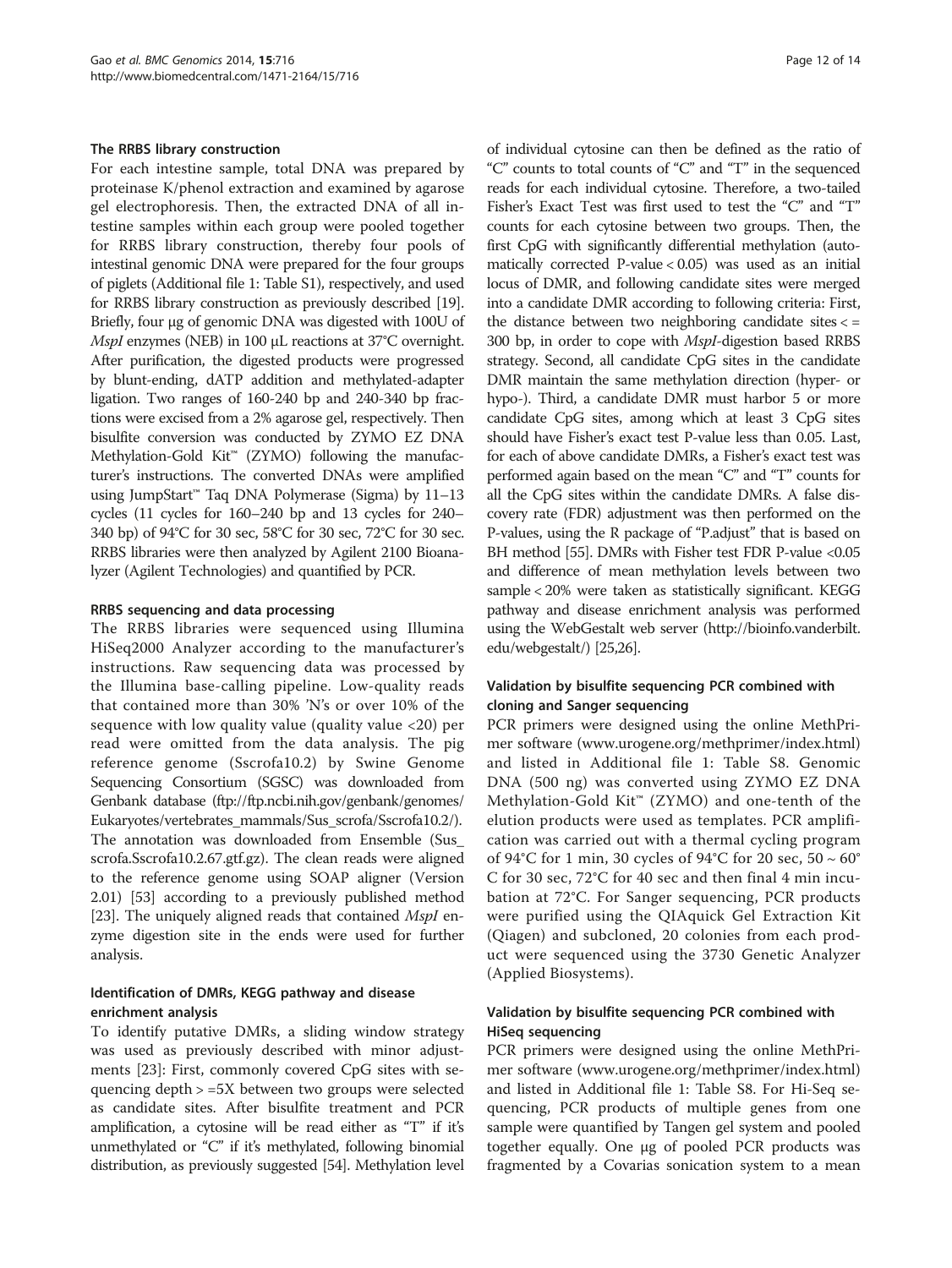<span id="page-12-0"></span>size of approximately 200 bp followed by end-polishing, A-tailing, adapter ligation and 5-cycle PCR to generate a barcoded library. Barcoded libraries from different samples were then pooled together equally and used for cluster generation and standard pair-end sequencing with 50 bp reads (PE50) using Illumina HiSeq 2000. After sequencing, the Illumina reads were post-processed and aligned to the pig reference regions (all PCR regions) using SOAP aligner (Version 2.01) [\[53\]](#page-13-0) according to a previously published method [\[23\]](#page-13-0) with default parameters that excluded reads with more than five mismatched bases. Multiple reads mapping to the same position were counted only once to remove potential bias from PCR.

#### Quantitative real time PCR

Total RNA was isolated using Qiazol and RNeasy Midi kit (Qiagen), and cDNA was synthesized using 500 ng total RNA in a total of 20 μl reaction mixture using the QuantiTect Reverse Transcription kit (Qiagen) according to the manufacturer's instructions. Primers for realtime quantitative PCR (RT-qPCR) were designed using Primer 5 software and listed in Additional file 1: Table S8. Real-time qPCR analysis was performed on ABI Prism 7700 (Applied Biosystems, Tokyo, Japan) using SYBR Green real-time PCR master mix (Toyobo Co., Japan). Relative expression levels of objective mRNAs were calculated using the ΔΔCt method and normalized to GAPDH. All data are presented as the mean values  $\pm$ S.E. Comparisons were made using the Student's t-test and a two-sided p-value < 0.05 was considered to indicate statistical significance.

#### Data availability

All RRBS sequencing and processed data was deposited in the Gene Expression Omnibus (GEO) with accession GSE53747. Validation data was deposited in GigaDB, the GigaScience database, with the unique identifier doi:10.5524/100043 [[56\]](#page-13-0).

#### Additional files

[Additional file 1:](http://www.biomedcentral.com/content/supplementary/1471-2164-15-716-S1.xlsx) This file contains Table S1-S8. [Additional file 2:](http://www.biomedcentral.com/content/supplementary/1471-2164-15-716-S2.doc) This file contains Figure S1-S2.

#### Competing interests

The authors declare no conflict of interests.

#### Authors' contributions

PTS and FG designed the experiments and interpreted the data. JZ, PJ, JWW and MVO carried out the experiments. FG, DG and YX conducted bioinformatics analysis. FG and PTS wrote the manuscript with help from PJ and JYZ. PTS, FG and JW conceived of the study. All authors read and approved the final manuscript.

#### Acknowledgments

This study was supported by the Danish Strategic Research Council and BGI-Shenzhen.

#### Author details

<sup>1</sup>Department of Science & Technology, BGI-Shenzhen, Shenzhen, China <sup>2</sup>Department of Nutrition, Exercise and Sports, University of Copenhagen, Frederiksberg, Denmark. <sup>3</sup>Department of Biology, University of Copenhagen, Copenhagen, Denmark. <sup>4</sup>King Abdulaziz University, Jeddah, Saudi Arabia.<br><sup>5</sup>The Novo Nordisk Foundation Center for Basic Metabolic Besearch. <sup>5</sup>The Novo Nordisk Foundation Center for Basic Metabolic Research, University of Copenhagen, Copenhagen, Denmark.

#### Received: 15 April 2014 Accepted: 15 August 2014 Published: 26 August 2014

#### References

- 1. Goldberg AD, Allis CD, Bernstein E: Epigenetics: a landscape takes shape. Cell 2007, 128(4):635–638.
- 2. Suzuki MM, Bird A: DNA methylation landscapes: provocative insights from epigenomics. Nat Rev Genet 2008, 9(6):465–476.
- 3. Morgan HD, Santos F, Green K, Dean W, Reik W; Epigenetic reprogramming in mammals. Hum Mol Genet 2005, 14(Spec No 1):R47–R58.
- 4. Anderson OS, Sant KE, Dolinoy DC: Nutrition and epigenetics: an interplay of dietary methyl donors, one-carbon metabolism and DNA methylation. J Nutr Biochem 2012, 23(8):853–859.
- 5. Sangild PT: Gut responses to enteral nutrition in preterm infants and animals. Exp Biol Med (Maywood) 2006, 231(11):1695–1711.
- 6. Henry MC, Moss RL: Neonatal necrotizing enterocolitis. Semin Pediatr Surg 2008, 17(2):98–109.
- 7. Bjornvad CR, Schmidt M, Petersen YM, Jensen SK, Offenberg H, Elnif J, Sangild PT: Preterm birth makes the immature intestine sensitive to feeding-induced intestinal atrophy. Am J Physiol Regul Integr Comp Physiol 2005, 289(4):R1212–R1222.
- 8. Jiang P, Wan JM, Cilieborg MS, Sit WH, Sangild PT: Premature delivery reduces intestinal cytoskeleton, metabolism, and stress response proteins in newborn formula-fed pigs. J Pediatr Gastroenterol Nutr 2013, 56(6):615–622.
- Siggers J, Sangild PT, Jensen TK, Siggers RH, Skovgaard K, Stoy AC, Jensen BB, Thymann T, Bering SB, Boye M: Transition from parenteral to enteral nutrition induces immediate diet-dependent gut histological and immunological responses in preterm neonates. Am J Physiol Gastrointest Liver Physiol 2011, 301(3):G435–G445.
- 10. Jiang P, Siggers JL, Ngai HH, Sit WH, Sangild PT, Wan JM: The small intestine proteome is changed in preterm pigs developing necrotizing enterocolitis in response to formula feeding. J Nutr 2008, 138(10):1895–1901.
- 11. Blencowe H, Cousens S, Oestergaard MZ, Chou D, Moller AB, Narwal R, Adler A, Vera Garcia C, Rohde S, Say L, Lawn JE: National, regional, and worldwide estimates of preterm birth rates in the year 2010 with time trends since 1990 for selected countries: a systematic analysis and implications. Lancet 2012, 379(9832):2162–2172.
- 12. Morgan J, Young L, McGuire W: Delayed introduction of progressive enteral feeds to prevent necrotising enterocolitis in very low birth weight infants. Cochrane Database Syst Rev 2013, 5. CD001970.
- 13. Jiang P, Sangild PT, Siggers RH, Sit WH, Lee CL, Wan JM: Bacterial colonization affects the intestinal proteome of preterm pigs susceptible to necrotizing enterocolitis. Neonatology 2011, 99(4):280–288.
- 14. Bjornvad CR, Thymann T, Deutz NE, Burrin DG, Jensen SK, Jensen BB, Molbak L, Boye M, Larsson LI, Schmidt M, Michaelsen KF, Sangild PT: Enteral feeding induces diet-dependent mucosal dysfunction, bacterial proliferation, and necrotizing enterocolitis in preterm pigs on parenteral nutrition. Am J Physiol Gastrointest Liver Physiol 2008, 295(5):G1092–G1103.
- 15. Sangild PT, Petersen YM, Schmidt M, Elnif J, Petersen TK, Buddington RK, Greisen G, Michaelsen KF, Burrin DG: Preterm birth affects the intestinal response to parenteral and enteral nutrition in newborn pigs. *J Nutr* 2002, 132(12):3786–3794.
- 16. Li Y, Ostergaard MV, Jiang P, Chatterton DE, Thymann T, Kvistgaard AS, Sangild PT: Whey Protein Processing Influences Formula-Induced Gut Maturation in Preterm Pigs. J Nutr 2013, 143(12):1934–1942.
- 17. Meissner A, Mikkelsen TS, Gu H, Wernig M, Hanna J, Sivachenko A, Zhang X, Bernstein BE, Nusbaum C, Jaffe DB, Gnirke A, Jaenisch R, Lander ES: Genome-scale DNA methylation maps of pluripotent and differentiated cells. Nature 2008, 454(7205):766–770.
- 18. Meissner A, Gnirke A, Bell GW, Ramsahoye B, Lander ES, Jaenisch R: Reduced representation bisulfite sequencing for comparative high-resolution DNA methylation analysis. Nucleic Acids Res 2005, 33(18):5868–5877.